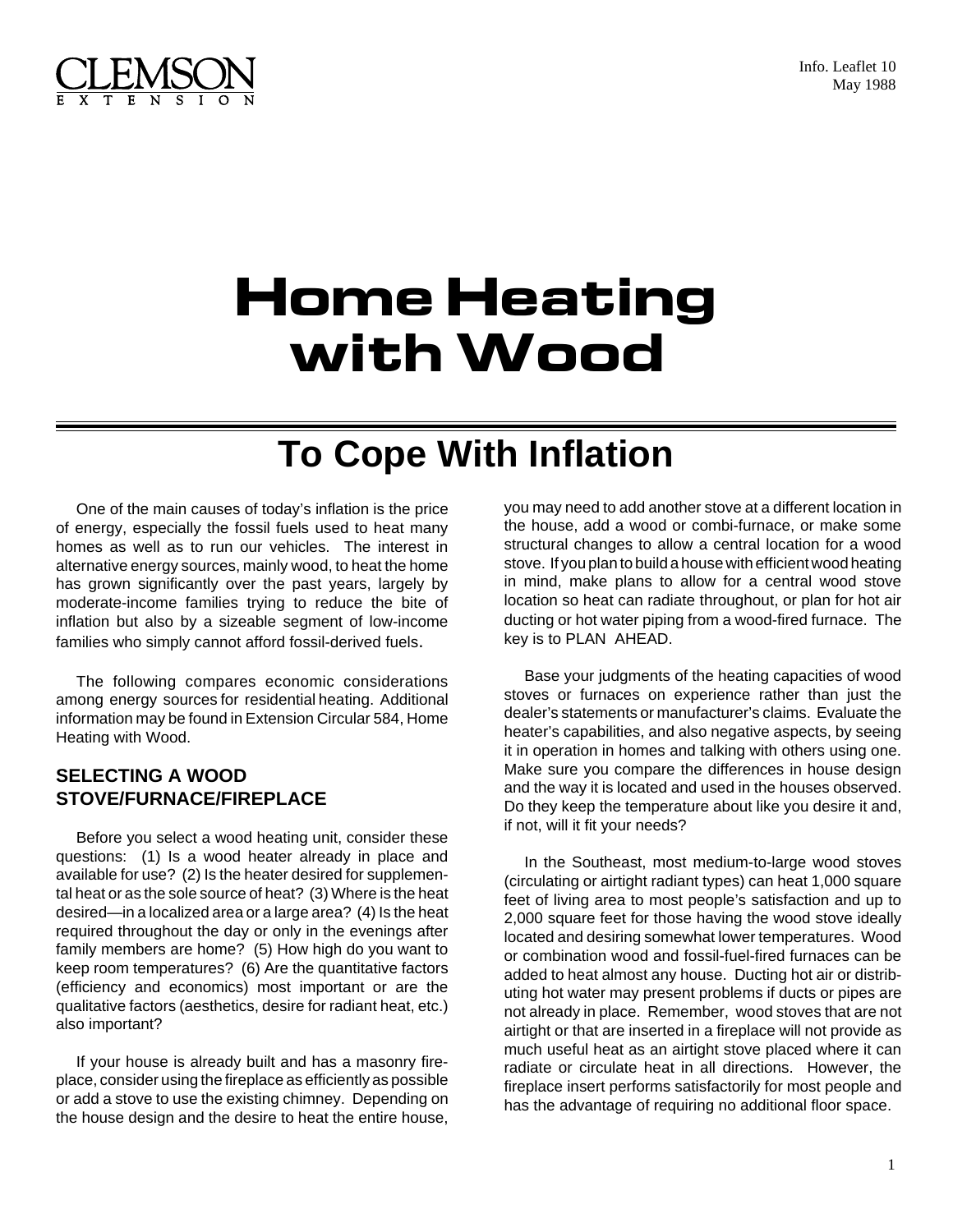Heat distribution from wood stoves can be improved in some houses by operating the fan on the main heating unit, such as a heat pump, when the wood stove is being used.

You may also want to use a wood stove for cooking and for heating water, especially when the power is out. Some heating stoves provide a good cooking surface; others do not.

**Circulating Versus Radiant Stoves:** Some people simply like radiant heat rather than convective heat as distributed by the circulating stove. However, if young children are in the family, consider the circulating stove; its surface temperature is much cooler than that of the radiant stove and fewer burns would result.

When selecting a stove, also weigh the improved efficiency, and thereby lower wood requirement, of the airtight stove versus the nonairtight, which is lower priced. Efficiencies and airflow requirements are given in Circular 584. Airflow requirements are important as a certain airflow must be maintained to support adequate combustion; much lower flow is needed for the more tightly constructed stoves than the loosely constructed stoves or fireplaces. Because recently constructed and well-maintained houses are tighter than those built 25 or more years ago, problems sometimes occur when ventilation air is not adequate to operate a fireplace or open stove. Refer to Info. Leaflet No. 9, "Chimney Draft Problems," for ways to solve these problems.

Be sure to evaluate dealer reliability and services before buying any type of heater. For many people, heater installation and service followup by the dealer is a necessity. If the heater is not installed correctly, it can be catastrophic. Refer to Info. Leaflet No. 8, "Wood Stove Installation," for recommendations.

#### **HOW MUCH WOOD**

The following is called the Smithers method for estimating the number of cords of wood to heat a house. A standard cord is a well-stacked pile of wood 128 cubic feet in volume, a pile 4 feet by 4 feet by 8 feet. Most people have some way to arrive at the amount of conventional fuel it takes to heat the house for an average year.

The Smithers method assumes the following equivalents to one cord of average dry hardwood\* (W):

> 150 gallon No. 2 fuel oil 230 gallon LP gas 21,000 cubic feet natural gas 6,158 kwh electricity

\*Dry hardwood is not as commonly sold as green hardwood, which requires about 20 percent more volume to yield equivalent energy to the air-dry hardwood.

Use the following Energy Efficiency values:

| $\mathsf{E}_{\mathsf{b}}$ | <b>Heater</b><br>E.<br>ัพ  |                      | Wood Heater                                                                                   |
|---------------------------|----------------------------|----------------------|-----------------------------------------------------------------------------------------------|
| 0.65<br>0.70              | Oil Furnace<br>Gas Furnace | 0.10<br>0.25         | Fireplace<br>Improved<br>Fireplace                                                            |
| 1.00                      | Electric                   | 0.30                 | Nonairtight<br>Stove                                                                          |
| 0.65                      | LP Gas                     | 0.50<br>0.60<br>0.65 | <b>Airtight Stove</b><br>Wood Furnace<br><b>Airtight Stove</b><br>with Catalytic<br>Combustor |

The Smithers method equation is:

$$
Cords = \frac{B \times E_b}{W \times E_w}
$$

Where  $B =$  units of conventional fuel consumed per year.

Example 1: Assume you are considering purchase of a wood furnace and your use of No. 2 fuel oil has averaged 500 gallons per year in recent years. How much wood is needed to produce the same quantity of heat if a wood furnace is used?

$$
Cords = \frac{500 \text{ gal x } .65}{150 \text{ gal x } .60} = 3.6 \text{ cords}
$$

Example 2: Assume you are considering purchase of an airtight stove with catalytic combustor and your use of natural gas has averaged 60,000 cubic feet per year in recent years. How much wood is needed to produce the same quantity of heat if an airtight stove with catalytic combustor is used?

$$
Cords = \frac{60,000 \text{ cu ft x .70}}{21,000 \text{ cu ft x .65}} = 3.1 \text{ cords}
$$

#### **FUEL COST COMPARISONS**

Before considering the following examples, refer to Circular 584 for certain definitions, such as **cord, efficiency, BTU**, and **energy equivalents.** Also check for wood characteristics, including weight and heating value per cord of wood species common to South Carolina.

I. First, let's compare wood with other fuels, being concerned only with wood that is split and delivered to the house at a specific price.

A. Cost per Million Btu's (MBtu) Useful Heat Into the Room:

1) Fuel oil at \$1.00 per gallon: There are 140,000 Btus per gallon of fuel oil and oil furnace efficiency equals 0.65:

1,000,000 Btu x \$1.00/gal

140,000 Btu/gal x .65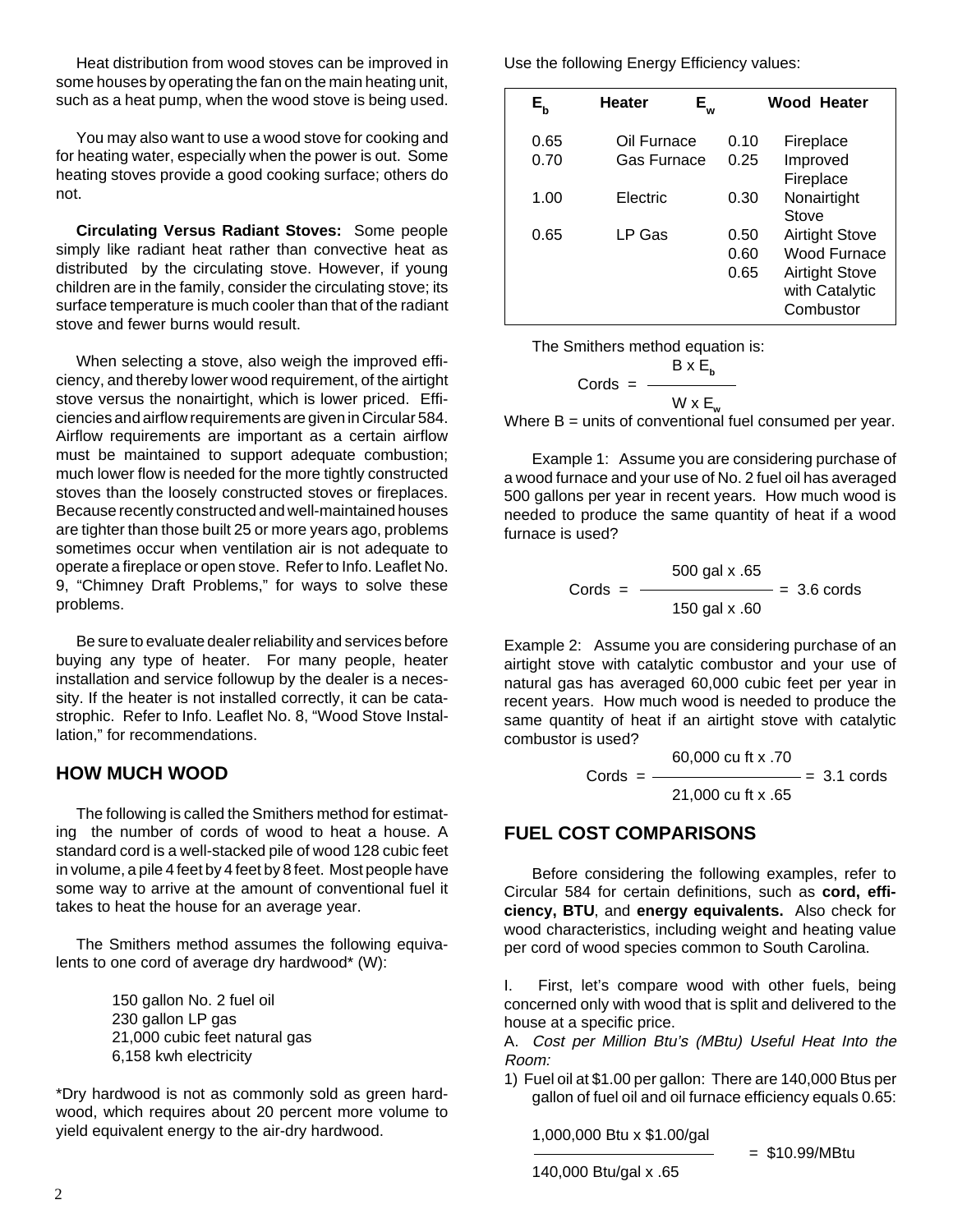**Note 1:** Fuel oil at any other price is a multiple of this. For example, with fuel oil at \$1.50 per gallon, the cost per MBtu = (\$10.99/MBtu) x 1.5 = \$16.48/MBtu since \$1.50 per gallon is 1.5 times the \$1.00 per gallon price.

(2) Electricity at \$.10/kwh, 3,414 Btu/kwh, and effi ciency equals 1.0:

1,000,000 Btu x \$.10/kwh

 = \$29.29/MBtu 3,414 Btu/kwh x 1.0

**Note 2:** Electricity at any other price is a multiple of this. For example, with electricity at \$.08 per kwh, the cost per MBtu = (\$29.29/MBtu) x 0.8 = \$23.43/MBtu since \$.08/ kwh is 0.8 of the \$.10/kwh price.

(3) Natural gas at \$1.00/100 cu ft, 1000 Btu/cu ft, and efficiency equals 0.70:

1,000,000 Btu x \$1.00/100 cu ft

= \$14.29/MBtu

1,000 Btu/cu ft x .70

**Note 3:** Natural gas at any other price is a multiple of this. For example, with natural gas at \$.70 per 100 cu ft, cost per MBtu = (14.29/MBtu) x 0.7 = \$10.00/MBtu since \$.70/ 100 cu ft is 0.7 of the \$1.00/100 cu ft price.

(4) Wood (between green and air-dry red oak) at \$120/ cord, 19.6 MBtu/cord, and efficiency of airtight stove equals 0.50:

1,000,000 Btu x \$120/cord

 $=$  \$12.24 /MB+u 19,600,000 Btu/cord x .50

**Note 4:** Wood prices will vary considerable across the state.

B. Fuel Quantity /Cost Comparison:

A homeowner is using 700 gallons fuel oil per year and wants to switch to wood heat using an airtight stove and half-dry red oak at the above prices. Compare these:

- (1) 700 gal fuel oil x 140,000 Btu/gal x .65 efficiency = 63.7 MBtu Annual cost = 700 gal x \$1.50/gal = \$1,050
- (2) Wood required  $=$ 63.7 MBtu useful heat/season  $= 6.5$  cords

 19.6 MBtu/cord x .50 eff. Annual  $cost = 6.5 \text{ cords} \times $120\text{/cord} = $780$ 

 $(3)$  Savings by using wood = \$1,050 - \$780 = \$270/ season

(4) Wood/fuel oil energy equivalence for these conditions:

700 gal fuel oil  $= 6.5$  cords red oak or 1 cord red oak  $= 108$  gallons fuel oil

- C. How Much Can You Afford to Pay for Wood Compared to Conventional Fuels When Using an Airtight Stove?
- (1) Cost/MBtu  $\div$  cords wood to give MBtu (useful heat into room)
- (2) From A.1 above, fuel oil at \$1.50/gal \$16.48/MBtu; cords/MBtu useful heat =

|     | 1 MBtu                                         | $= .102$ cord     |  |
|-----|------------------------------------------------|-------------------|--|
|     | 19.6 MBtu/cord x $.50$ eff.                    |                   |  |
|     | 16.48/MBtu                                     | $=$ \$161.57/cord |  |
|     | .102 $\text{cord}/\text{MB}$ fu                |                   |  |
|     | (3) Electricity at \$.08/kwh                   | $= $23.43/MB$ tu  |  |
|     | \$23.43/MBtu                                   | = \$229.70/cord   |  |
|     | .102 cords/MBtu                                |                   |  |
| (4) | Natural gas at $$.70/100$ cu ft = \$10.00/MBtu |                   |  |

\$10.00/MBtu

.102 cord/MBtu

II. Consider the case where you have your own tools for cutting wood and you have a pickup truck to haul it. You have located a good place to cut wood 4 miles from your home at a \$25/cord charge for what is taken. The pickup will haul 1/ 2 cord of wood when it is well-stacked. You figure you can cut, load, and haul a load in 3 hours and split and stack a load in 2 hours. You plan to cut the season's requirement mentioned above (6.5 cords).

= \$98.04/cord

Let's figure the annual wood cost:

| Permit Charge: \$25/cord x 6.5 cords<br>Transportation: 8 miles/trip x 13 trips |     | $=$ \$162.50                    |
|---------------------------------------------------------------------------------|-----|---------------------------------|
| 35 x \$.40/mi. (est.)                                                           |     | 41.60                           |
| Chain Saw: \$35 F.C. + \$30 O.C.                                                | $=$ | 65.00                           |
| Other Tools, Personal Protective Equipment:                                     | $=$ | 25.00                           |
| Labor Costs: Cut/haul 3 hr x 11 loads x \$5/hr                                  | $=$ | 65.00                           |
| Split/stack 2 hr x 11 loads x \$5/hr                                            | $=$ | 10.00                           |
| Total                                                                           |     | $=$ \$569.10<br>or \$65.67/cord |

Good points can be made as to why some of these charges should be higher or lower than indicated. For example, some people say they enjoy that type of work and do